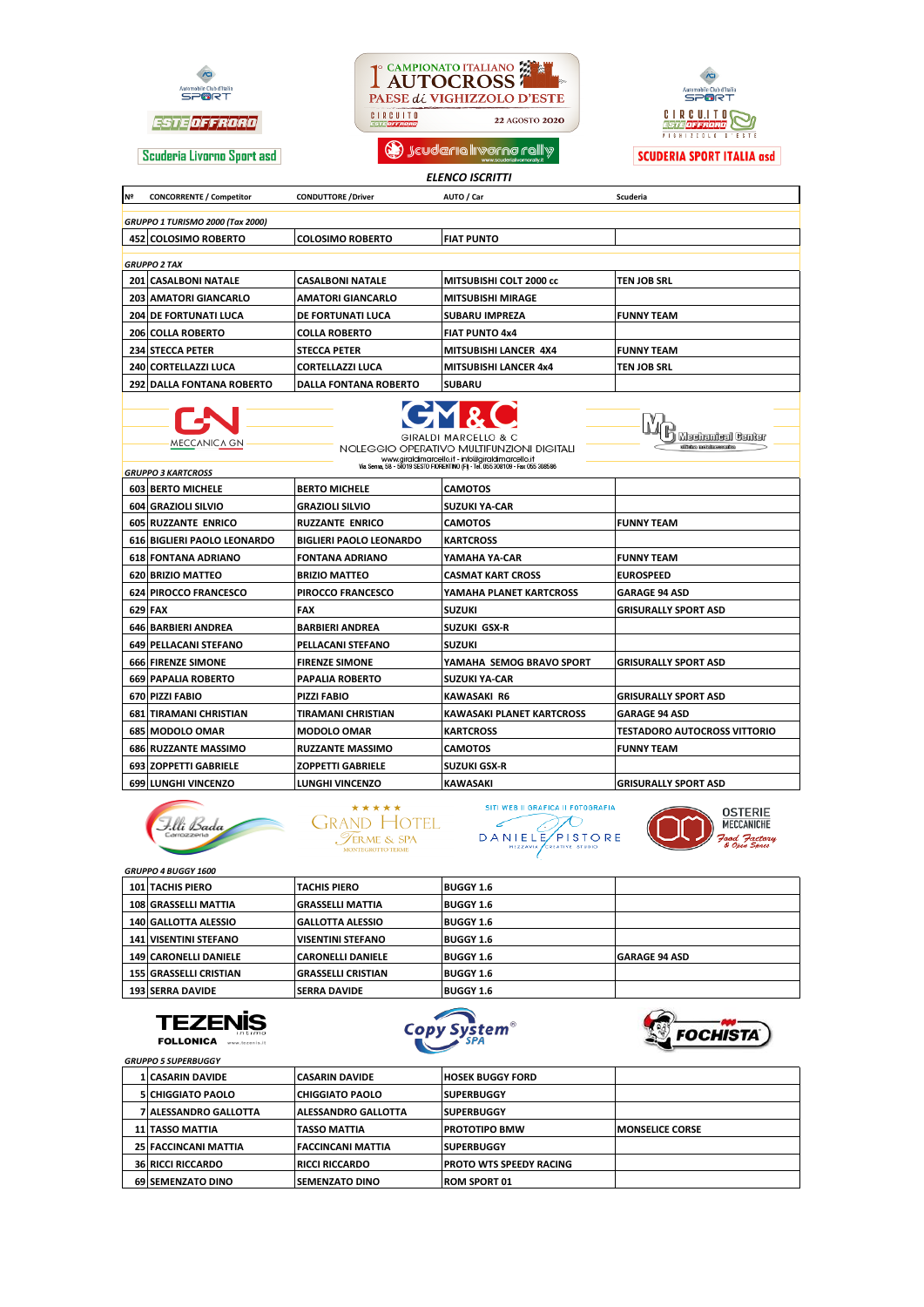- $\label{eq:2.1} \frac{1}{2} \sum_{i=1}^n \frac{1}{2} \sum_{j=1}^n \frac{1}{2} \sum_{j=1}^n \frac{1}{2} \sum_{j=1}^n \frac{1}{2} \sum_{j=1}^n \frac{1}{2} \sum_{j=1}^n \frac{1}{2} \sum_{j=1}^n \frac{1}{2} \sum_{j=1}^n \frac{1}{2} \sum_{j=1}^n \frac{1}{2} \sum_{j=1}^n \frac{1}{2} \sum_{j=1}^n \frac{1}{2} \sum_{j=1}^n \frac{1}{2} \sum_{j=1}^n \frac{$  $\label{eq:2.1} \frac{1}{2} \int_{\mathbb{R}^3} \left| \frac{d\mathbf{r}}{d\mathbf{r}} \right|^2 \, d\mathbf{r} \, d\mathbf{r}$ 
	-
- -